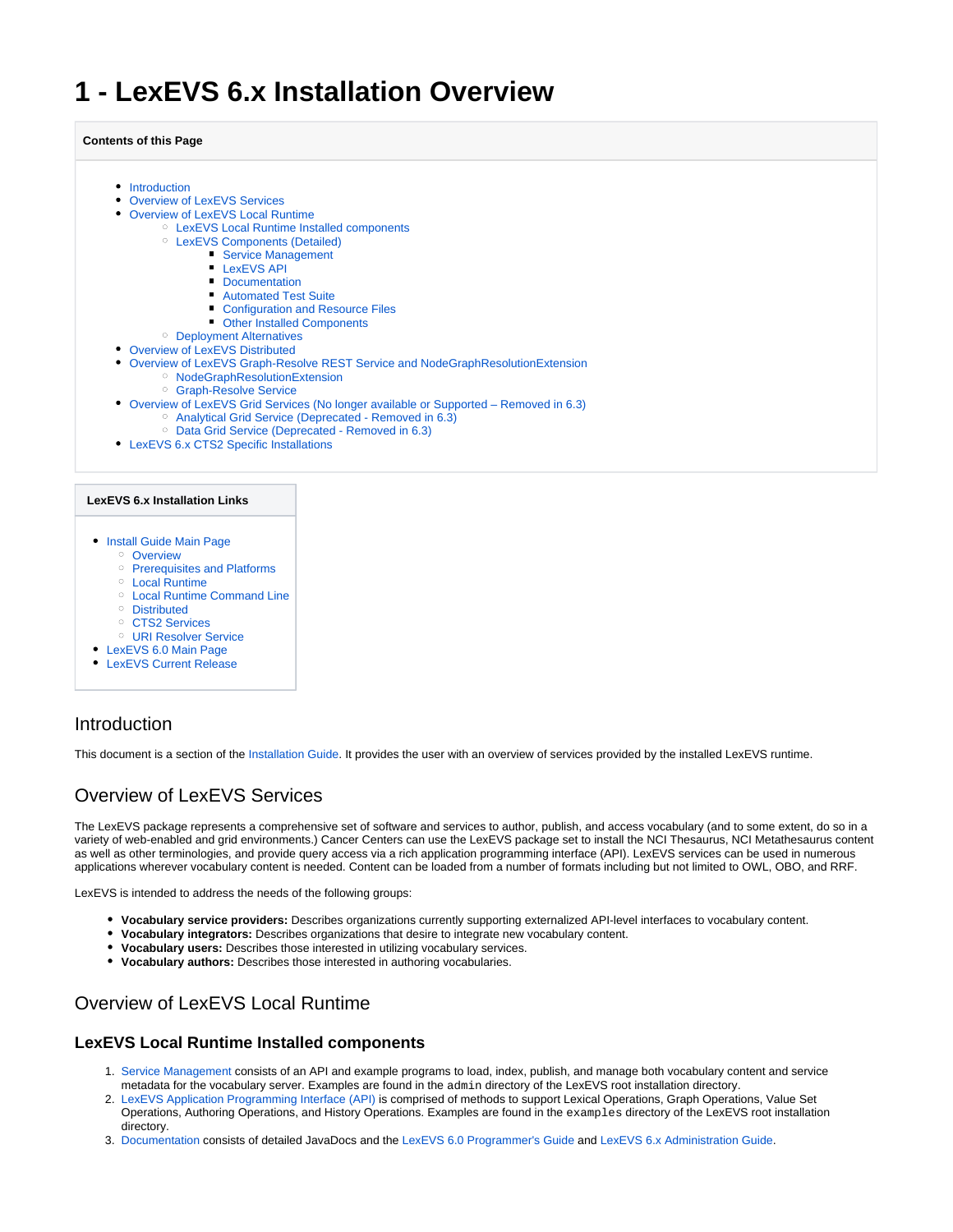- 4. [Automated Test Suite](#page-3-0) is provided to validate the LexEVS installation. It includes relatively small sample vocabularies that can be loaded by the user. These can be found in the test directory and its sub-directory, testData.
- 5. [Configuration and Resource Files](#page-3-1) provide custom configuration of the LexEVS runtime to users.

Service Management comprises the following components:

- Loaders
- Indexing
- Plug-in access
- Loader preferences for concept loads
- Coding Scheme Metadata Management
- Post-load processing
- Exports

LexEVS API comprises the following components:

- Coded net set operations
- Mappings
- Coded net graph operations
- Authoring
- Value set operations
- History

The following figure shows the installed services and API.



Additional information about the LexEVS API is provided in the [LexEVS 6.0 Programmer's Guide](https://wiki.nci.nih.gov/display/LexEVS/LexEVS+6.x+API+Programmer%27s+Guide). Information related to Service Management of a LexEVS Terminology Service can be found in the [LexEVS 6.x Administration Guide](https://wiki.nci.nih.gov/display/LexEVS/LexEVS+6.x+Administration+Guide).

### <span id="page-1-0"></span>**LexEVS Components (Detailed)**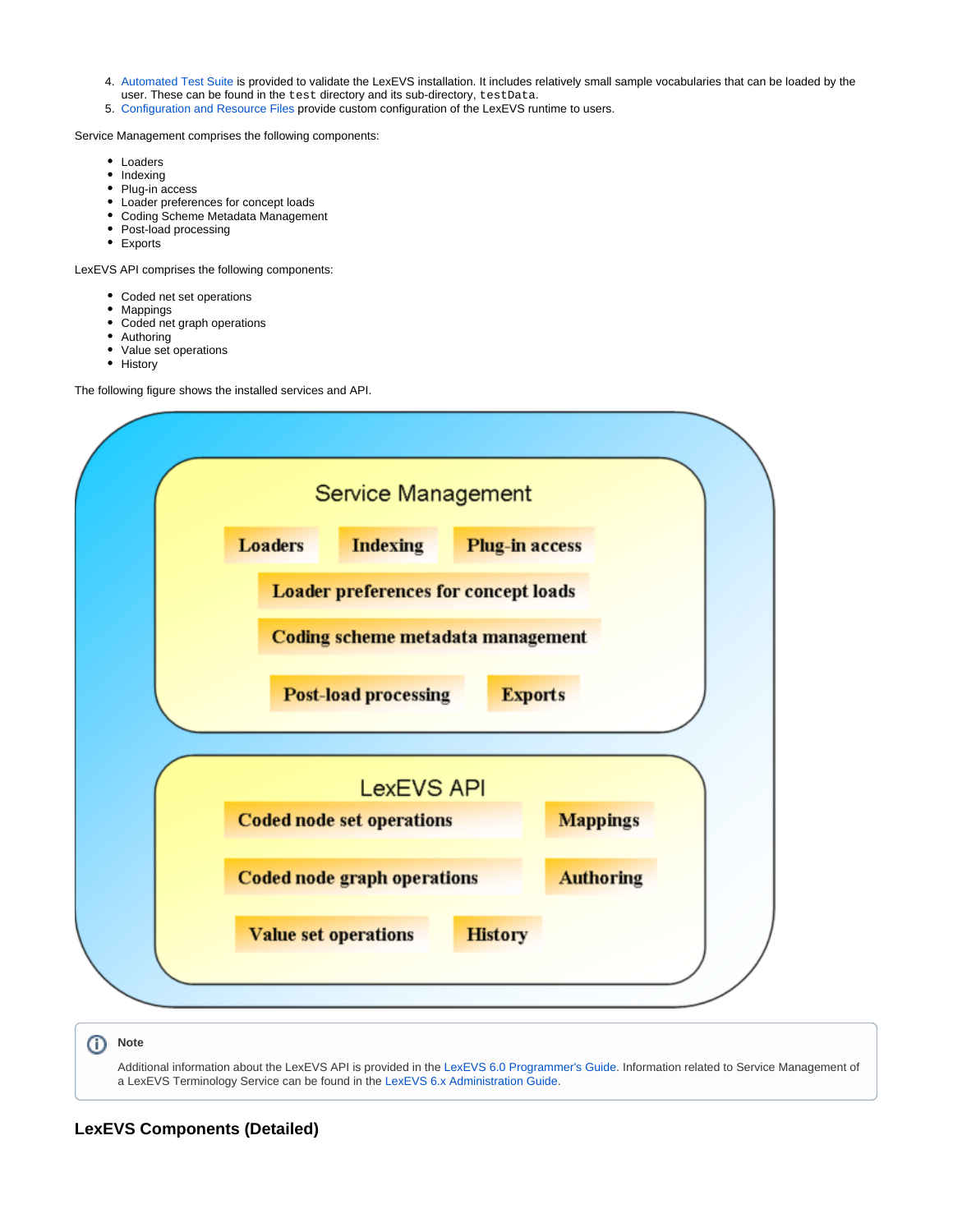The LexEVS installation includes the following components:

#### <span id="page-2-0"></span>**Service Management**

Administrative Programs for managing LexEVS service and available in the admin directory:

- **Loading** Loading extensions to LexEVS accessed through a Service Management API that supply the following: **Terminology Loads from various formats:** 
	- Loading OWL, OBO, RRF and native LexGrid XML as well as less universal formats
		- Examples Available in the admin directory: LoadOWL, LoadOBO, LoadNCIThesOWL
	- <sup>o</sup> Manifest Loads that load Coding Scheme metadata changes to an terminology in the service
	- Example: LoadManifest or as -mf option to most coding scheme loads.
	- <sup>o</sup> Supplemental Coding Scheme Loads that load supplements to existing coding schemes.
		- Example: Load option for a coding scheme. Currently only available as an option in the IbGUI application.
	- Revision Loads that load changes to any given coding scheme element using a LexEVS XML schema compliant document, pushing these changes through a revision engine.
		- Example: LoadLqXML using the revision XML entry point to LexGrid XML.
	- o History Loads that load histories of coding scheme changes, currently specific to NCI Thesaurus and Metathesaurus.
	- \*( Mappings between coding schemes loaded from MRMAP and MRSAT RRF files, or from LexGrid XML.
	- <sup>o</sup> Value Set and Pick List Loads:
		- Examples: LoadLgXML using ValueSetDefinition or PickListDefinition as entry points in a LexGrid XML document.
		- Examples: SourceAssertedValueSetDefinitionLoad
	- $\circ$  Graphing Database loads for high speed resolution of terminology hierarchies and relationships
		- LoadGraphDataBase
	- <sup>o</sup> Map Loads for mapping between terminologies.
		- **Example: LoadMrMap or LoadLgXML**
- **Exporting** Exporting any terminology in a LexEVS terminology service to one of three formats:
	- Export to OWL
	- Example: ExportOWL
	- Export to OBO
	- Example: ExportOBO
	- Export to LexGrid XML
	- Example: ExportLgXML
- **Indexing** normally takes place during a terminology load, but re-indexing using the Service Management API is possible:
- Examples: RemoveIndex, RebuildIndex, BuildAssertedValueSetIndex
- **Coding Scheme Metadata Management:**Loading Manifests to adjust most elements of coding scheme metadata.
- $\frac{1}{2}$  Examples: See loading manifest for metadata changes above or examples ActivateScheme, TagScheme in the admin directory.
- **Plug-in access:**All plug-ins developed for LexEVS are accessed through Service Management.
	- Examples: LexEVSService.getExtension(<plug-in class name>);
- **Loader Preferences for entity(concept) loads** Customization of how entities are loaded allows users to make choices as to how a terminology appears in LexEVS.
	- Available during load time only and as option -lp to most loaders
- **Post Load Processing** Specialty processing options for post load, such as providing the approximate number of concepts examples in the source for the lbGUI application.
	- Example for post processor implementation is in org.LexGrid.LexBIG.gui.load.PostProcessorLauncher using the LoaderPostProcessor class.

#### <span id="page-2-1"></span>**LexEVS API**

Including Program Examples for common vocabulary functions using sample vocabulary and Coded Node functions found in the examples directory

- **Coded Node or Lexical Set Operations:**Set operations for coded entities which group, query and apply set functions to sets of coded entries. Query Functions: Based on restrictions to a set of coded nodes retrieved from a given coding scheme a list of nodes is returned:
	- <sup>o</sup> Examples:
		- FindCodesForDescription
		- SoundsLike
	- $\circ$  Set Operations: sets of coded nodes have set operations performed upon them.
	- <sup>o</sup> Union
	- $\circ$  Intersection
	- o Difference
- **Coded Node Graph Operations:**Based on a set of restrictions, including types of relationships, a coded node graph is returned.
	- Examples:
		- FindPropsAndAssocForCode
		- FindRelatedCodes
		- FindTreeForCodeAndAssoc
- **Value Set Operations:**Operations on Value Sets and Pick Lists.
	- Examples:
		- CheckForConceptInValueSet
		- CheckForValueSetSubSet
- **Source Asserted Value Set Operations**: Operations on Value Sets Asserted in the Source Terminology
	- Examples:
		- listAllSourceAssertedValueSets
		- getSourceAssertedValueSetForValueSetURI
- **Authoring Operations:** Creating Coding Schemes and all subelments
- **Mapping Operations:** Creating mappings (a part of Coding Scheme creation)

#### <span id="page-2-2"></span>**Documentation**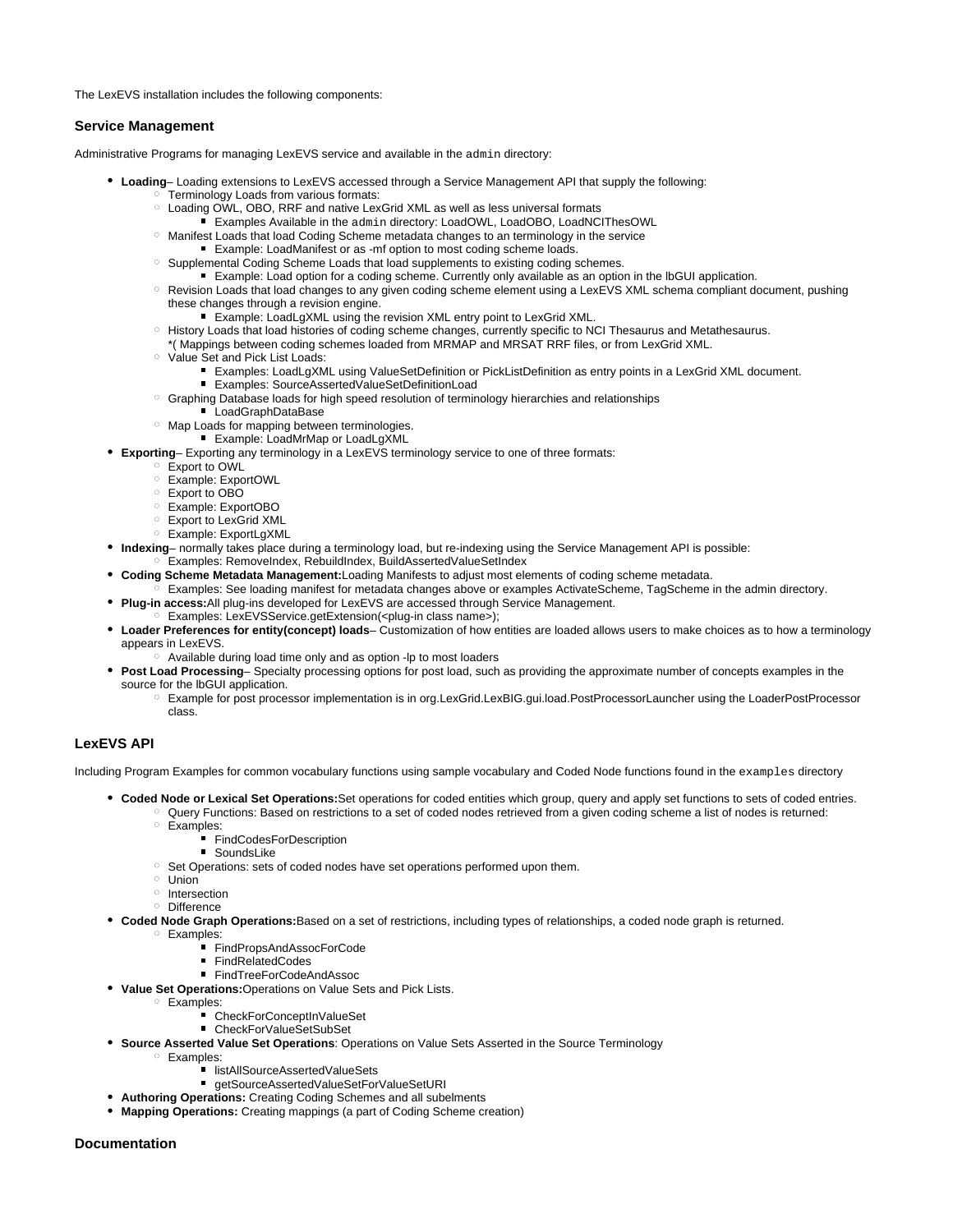- **JavaDocs**
- $\bullet$ **Links to:**
	- [LexEVS 6.x Programmer's Guide](https://wiki.nci.nih.gov/display/LexEVS/LexEVS+6.x+API+Programmer%27s+Guide)
	- [LexEVS 6.x Installation Guide](https://wiki.nci.nih.gov/display/LexEVS/LexEVS+6.x+Installation+Guide)
	- [LexEVS 6.x Administration Guide](https://wiki.nci.nih.gov/display/LexEVS/LexEVS+6.x+Administration+Guide)

#### <span id="page-3-0"></span>**Automated Test Suite**

A shell script providing verification of a correct installation of LexEVS.

#### <span id="page-3-1"></span>**Configuration and Resource Files**

Contain configuration files and post terminology load indexes servicing LexEVS terminologies – located in the resource\_ directory.

- **Configuration files:** enable you to customize your installation to meet your specific database, server, and other network needs and are located in a resource subfolder config;
- o lbconfig.props: This file must be edited to at least provide a database connection for LexEVS.
- **Post Load Indexes:** Lucene indexes in the resource subfolder 1bIndex.
	- o These indexes are readable by the LexEVS api or a Lucene index browser like Luke.

#### <span id="page-3-2"></span>**Other Installed Components**

- **Runtime:** contains the combined LexEVS classes and third party dependencies required for LexEVS to function in a single archive jar file.
- **Runtime components:** a combined archive of LexEVS classes but with separate 3rd party jars outside of archive.
- **Unistaller:** a packaged uninstaller, that just deletes the root directory. Database cleanup is left up to the user.

### <span id="page-3-3"></span>**Deployment Alternatives**

Earlier versions of the LexEVS local Runtime package offered flexible database deployment alternatives depending on the underlying data base management systems(DBMS's). Single database configurations allow the user to manage databases more effectively so LexEVS no longer offers the option of loading each terminology as a separate database.

Deploying using single table or multiple table mode are the current options. Data is either collated to a single schema table or broken up by terminologies for a table of each kind for each terminology. Single table modes can be very resource intensive when deleting a large terminology such as the NCI Metathesaurus.

# <span id="page-3-4"></span>Overview of LexEVS Distributed

(No longer available to the public as a service from NIH/NCI) It is still possible to run and install this service yourself, but it is being sunsetted as an application and will eventually be deprecated. See the CTS2 service below.

The Distributed LexEVS environment is distributed as a single WAR archive designed to be installed in a web application container.

#### **Distributed Installed Components**

- **A Subset of the LexEVS API:** Management, administration and authoring tools are not included for Java remote method invocation (RMI). Central querying functionality is the emphasis.
- **Query By Example Querying Services (Deprecated Removed in 6.5):** A Java based version of the database querying interface that makes queries based on calls defined by LexGrid model elements.
- **Web Services for SOAP messaging (Deprecated Removed in 6.5, Replaced by the CTS2 Service):** Providing a platform independent service to the database for LexGrid model elements to users of Perl, .net, C/C++, C#, Python and so on.
- **XML-HTTP or REST Services(Deprecated Removed in 6.5, Replaced by the CTS2 Service):** Providing LexGrid Model query access to any user with a browser or browser like application.

The following figure shows Distributed Remote LexEVS JAVA API with Coded Node Set Operations, Coded Node Graph Operations, Mappings, and History.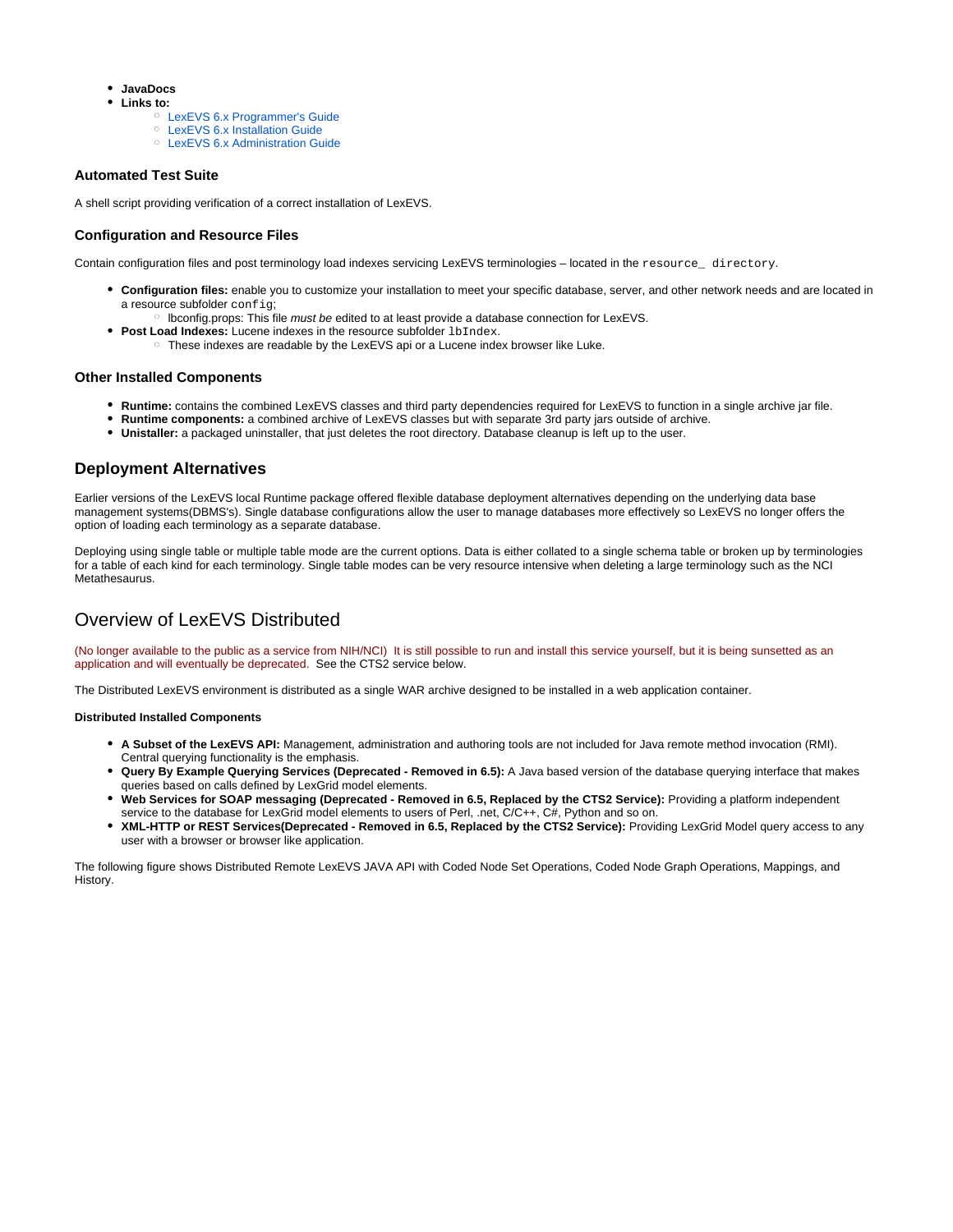### **Distributed LexEVS Services**

**Coded Node Set Operations Coded Node Graph Operations Mappings** History **Value Sets Extensions** 

Excluded: Any Admin or Loader Functions

# <span id="page-4-0"></span>Overview of LexEVS Graph-Resolve REST Service and NodeGraphResolutionExtension

Provides a graphing database REST Service wrapped by a LexEVS extension compatible API in java.

A SpringBoot enabled REST service queries an Arangodb instance for graph resolutions originally loaded from the LexEVS associations tables.

### <span id="page-4-1"></span>**NodeGraphResolutionExtension**

A set of methods designed to allow high speed resolution of larger graphs insuring a knowledge of graph resolution result sizes in a timely manner.

### <span id="page-4-2"></span>**Graph-Resolve Service**

A REST service for Non-LexEVS users that provides a platform independent format for resolved graph elements.

# <span id="page-4-3"></span>Overview of LexEVS Grid Services (No longer available or Supported – Removed in 6.3)

Separate Analytical and Data Services are distributed in war archives for installation in web application containers.

### <span id="page-4-4"></span>**Analytical Grid Service (Deprecated - Removed in 6.3)**

Provides the same subset of the LexEVS APIs as the Distributed environment but is ISO 21090 compliant. The following figure shows the LexEVS Grid Service Java API with Coded Node Set Operations, Coded Node Graph Operations, Mappings, and History.

### <span id="page-4-5"></span>**Data Grid Service (Deprecated - Removed in 6.3)**

Allows users to make federated queries, using the CQL XML based query language, of LexGrid model elements hosted at LexEVS grid service nodes. The following figure shows a Federated CQL Queries element.

# <span id="page-4-6"></span>LexEVS 6.x CTS2 Specific Installations

LexEVS 6.1 features a CTS2 Compatible REST API. The REST server and an accompanying URI resolution service are installed to support this service.